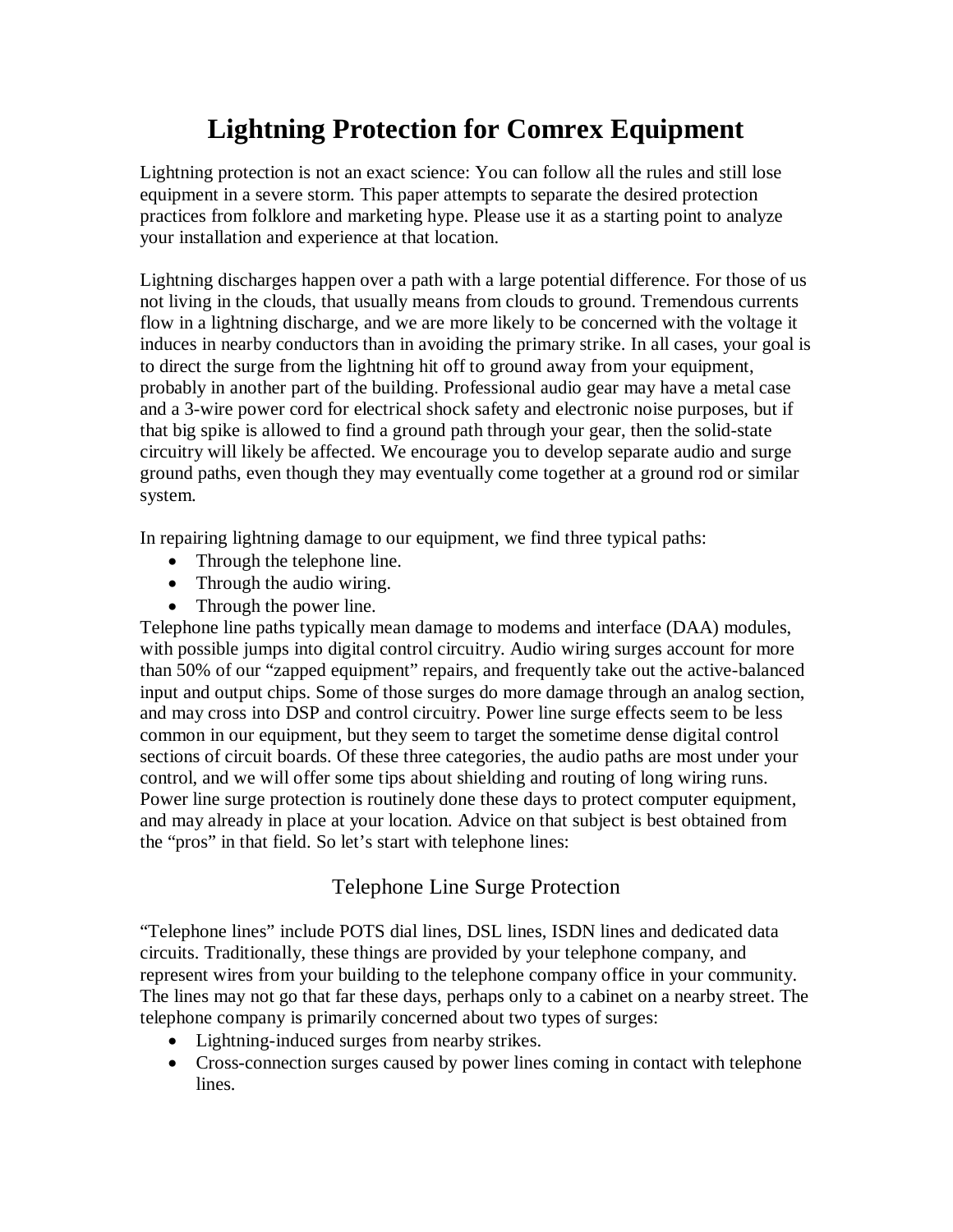Notice that we did not mention direct lightning hits to telephone lines! First, they aren't as common as nearby hits. Second, there's no reasonable way to prevent catastrophic damage in such events. Most lightning surges on phone lines are the result of strikes to power lines (higher up on poles) or other metallic conductors. Crosses between telephone and power conductors are less common than they used to be back in the days of uninsulated wire, but they do sometimes happen when utility poles come down, or wiring is exposed to fires or floods.

Most telephone circuits involve a pair of wires, with the signals being carried between the wires. No ground connection is used at either end. If one side of the line were to be grounded, you would hear hum and other noises on a voice line, or data would be corrupted by noise on a digital line. Keeping those pairs of wires balanced with respect to ground is very important to the telephone guys. But in the case of a voltage surge well in excess of the normal voltages on the line, some means should be provided to temporarily shunt it off to ground. This is the job of the surge arrestor that the phone company places on each end of their lines. That arrestor may also limit the amount of voltage between wires, which is a consideration in the case of a power line cross.

The telephone company does several things to mitigate the effect of electrical surges:

- They provide surge arrestors from each of their wires to ground at both ends of a circuit.
- The available grounds at their central office, intermediate cabinets and at the entry point to your building are made as low resistance as economically possible.
- Much of their above and underground wiring has an overall metallic shield, which is grounded at intervals.

These things all form what is called *primary surge protection*, and are mostly out of your control as a user. Your only obligation is to make sure that their safety ground is not disturbed by you or any contractors working around the telephone terminations at your building. **If you are having problems with lightning surges on phone lines, start by checking that ground!** If you are in an old building, it may have been made to water piping with threaded connections, or pipes that now connect to plastic pipe underground. You need to check that the ground for the telephone company's protectors is bonded well to the electrical grounds in your building. Those grounds almost always involve ground rods, and may or may not tie back to the plumbing system. If there is significant resistance between the electrical and telephone grounds, then you may have found the culprit.

The primary surge arrestors provided by your telephone company are probably gas-tube devices that flash over and conduct when the voltage across them reaches several hundred volts. They are designed to take repeated hits, and should last for many years. But if you have had a big-time lightning hit near your building, it is possible that they may have been damaged, and should be checked by the telephone company. It may cost you the price of a service call, but it might be money well spent. Older types of telephone surge arrestors involved carbon blocks or other carbon devices. They require frequent attention or replacement in a lightning-prone area, and should be replaced. Most U.S.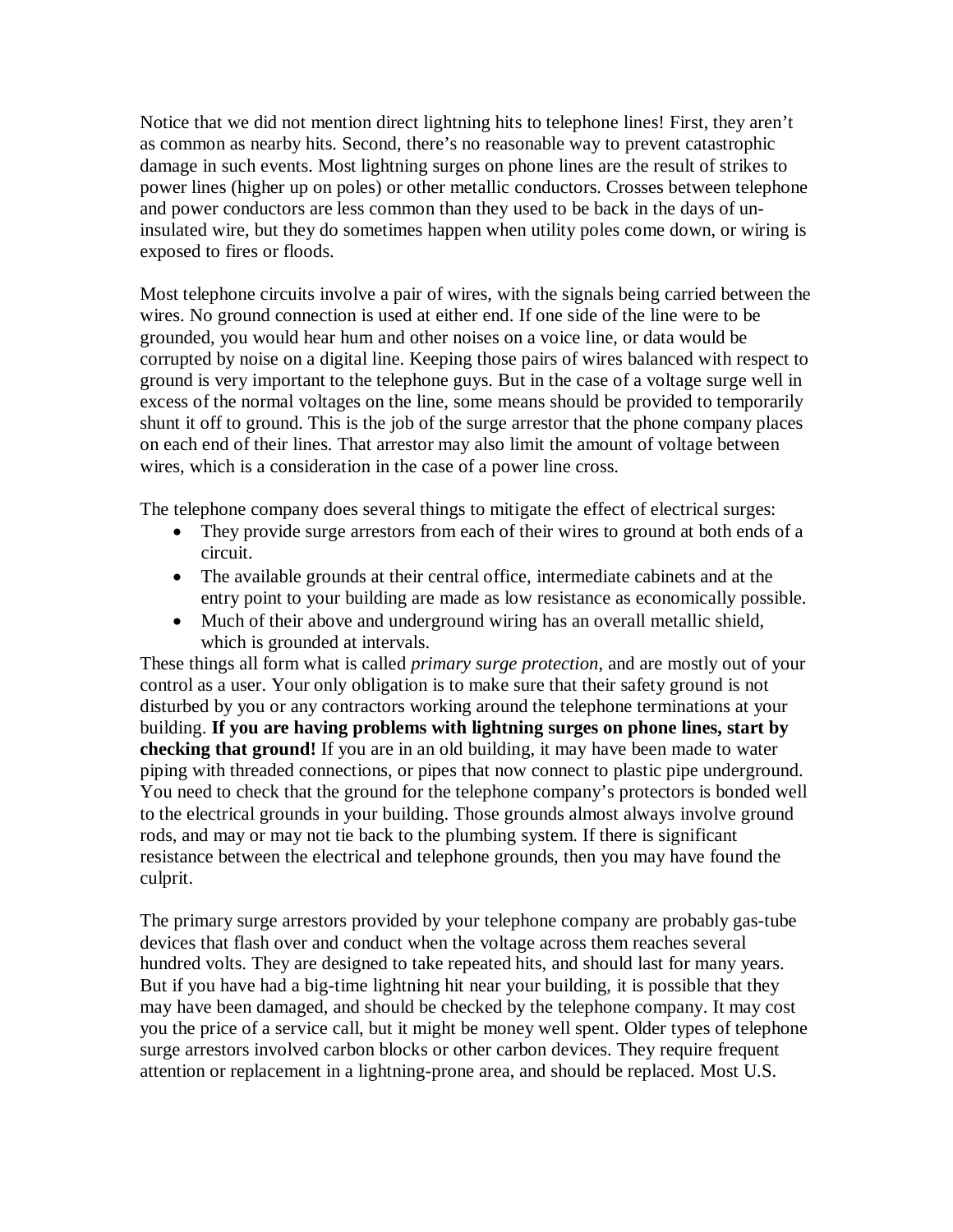telephone companies have completed programs of replacing them, but it's worth asking if you have having troubles.

This being the  $21<sup>st</sup>$  century, many of you no longer get your phone lines on individual pairs from the traditional phone company. You may instead be working from a highspeed data circuit (T1 or E1), with the individual phone lines being broken out right in your building. You have to keep your hands off of the data circuit! It's the phone company's job to install and maintain surge protection on such things. The best you can do is see that proper grounding is done, and possibly install the secondary protection mentioned below. If your lines from the demultiplexing equipment are short, you may not need to do anything at all.

On the theory that if one thing is good, then two must be better, let's talk about *secondary surge protection.* You should consider installing your own telephone line surge suppressors, especially if you have already had trouble at your location. Such devices are usually placed closer to your equipment, and are an absolute necessity if you have multiple buildings or very long cable runs. The major function of a secondary arrestor is the same as for a primary: to shunt surges on any conductor off to ground. Again, you must use a good quality ground that is well bonded to your electrical ground. The location of the protectors may be dictated as much by the availability of a good ground path as by the location of the equipment. If your telephone lines come into a cellar, and then route to a distribution room, add secondary protection in the distribution room and provide a good heavy wire or strap ground path back to the power ground. While the cases of rack-mounted equipment are usually grounded through the (steel) rack, don't depend on that path for surge protection. Make sure that any surge protectors have a ground path that doesn't go *through your equipment or its normal audio grounds!*

The secondary arrestor may also provide protection across the line. Since Comrex equipment already has such "differential" protection, that is less critical than providing the surge path to ground.

What to buy for a secondary surge arrestor? First, nothing without a decent ground terminal should even be considered. This rules out a lot of the "bubble pack" stuff on the consumer market. We suggest looking at telephone surge protectors through telephone or electrical distributors. Graybar Electric carries a wide range of such items. You can find protectors with individual RJ-11 jacks, with screw terminals, with punch-down terminals, and so forth. There are also plug-in surge arrestors made to fit in the center of split "66" style blocks. Use what applies to your wiring situation. One tip: We have not found a commercially available telephone surge protector that works directly with the RJ-45 line arrangement on the Comrex STAC system. While there are "Cat 5" arrestors on the market, they are designed for the lower voltages in a computer network, and will affect ringing and other signaling on a telephone line.

Here are some links to sources for secondary telephone line surge protectors: Graybar Electric: http://www.graybar.com/ Porta Systems: http://www.portasystems.com/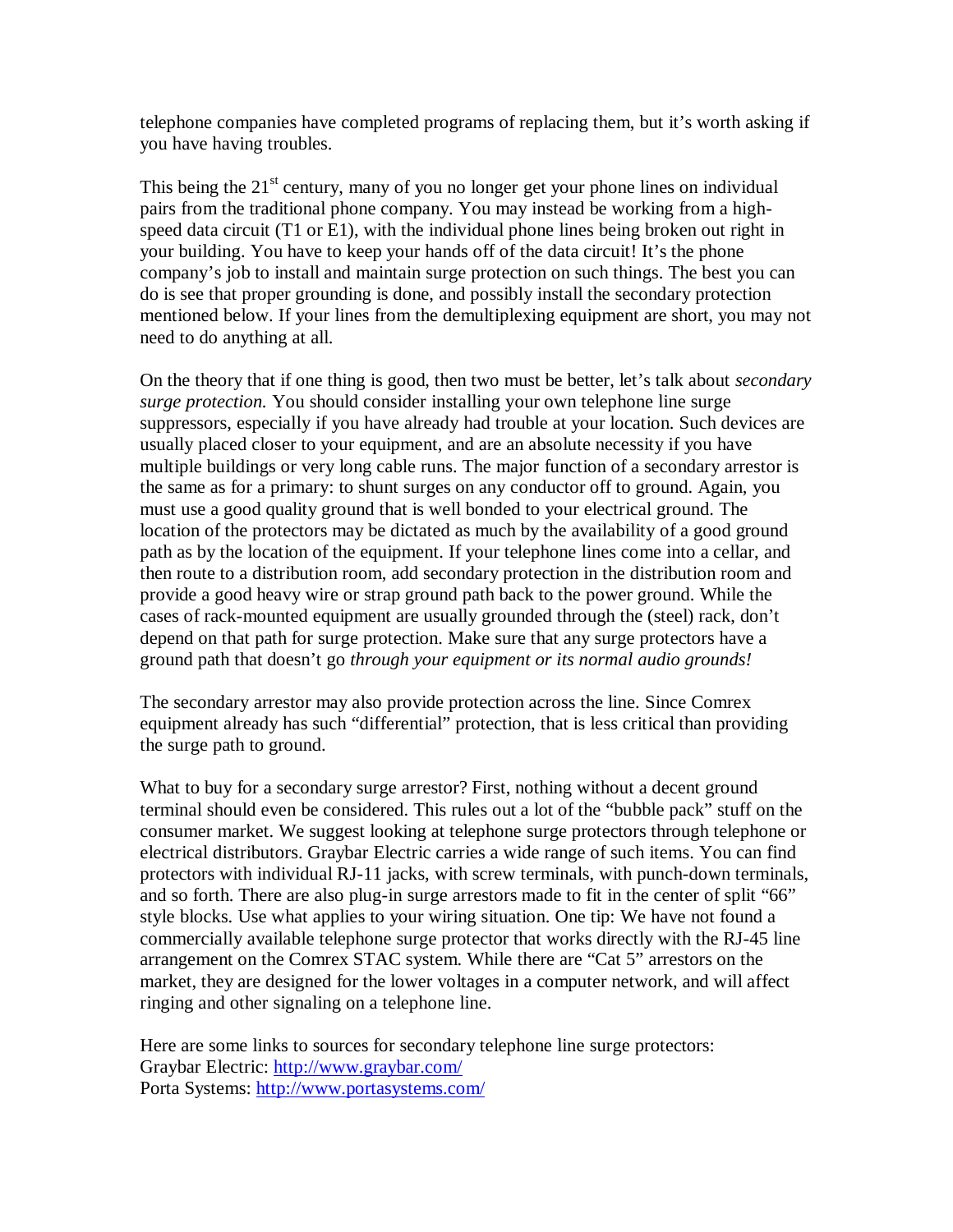Mike Sandman's products: http://www.sandman.com/surge.html Citel Protection: http://www.citelprotection.com/ ITW Linx: http://www.itwlinx.com/home/default.asp Burke Technology TS-1: http://www.burk.com/products/ds/ts1\_ds.pdf

If you have a large facility, particularly one with multiple buildings, you should consider the wiring practices for your telephone lines. Long cable runs should be shielded. Wellgrounded conduit can provide good shielding in the case of nearby lightning strikes. PVC conduit is obviously useless for that purpose, and if it must be used underground, some other means must be provided to shield the telephone wiring.

## **Audio Wiring Surge Protection**

Lightning damage due to surges in audio wiring is fairly common in broadcast facilities. If you are having such troubles, look first to your wiring and grounding practices. Don't depend on 12 or 14 gauge power wiring to provide grounds between rooms. Studio and distribution room grounds should be bonded together with copper strap or large diameter wire. Keeping audio equipment with active balanced inputs and outputs properly grounded is very important not only for surge protection, but for audio noise.

You may need to shield all of your audio wiring. Cable shields should be grounded at one end, and you may have to do additional grounding in some environments. The trade-off in grounding both ends of an audio cable shield is that you may create noise from ground loops. The better the bonding between room grounds, however, the lower the noise will be. Consider doing runs between rooms in well-grounded metal conduit. Cable runs between buildings are troublesome. As noted above, you must try to shield the wiring, and keep equipment throughout the facility at the same ground potential.

Good audio transformers are not cheap, but they may be advisable on lines in lightningprone areas such as transmitter/tower sites. Jensen Transformers (http://www.jensentransformers.com) is an excellent source of new high-quality audio transformers. Don't overlook the old Western Electric "111C" coils or UTC "Linear Standard" transformers which can sometimes be found in closets or at ham radio flea markets.

The lower voltage surge protectors available for data lines could be useful for protecting balanced audio wiring in difficult environments. Consider using such suppressors if wiring is run between buildings, or near ground paths that might take a big "hit" in a thunderstorm.

## **Buildings and Towers**

You may find this amusing, but it's true: Many of our lightning-damage repairs come from churches! It's not so strange, when you think about it. Church steeples are wellknown targets for thunderstorms. Most seem to be equipped with some form of lightning protection, usually a heavy copper cable running a long distance to ground. That's fine, but there can be some pretty intense magnetic fields around that cable during a lightning